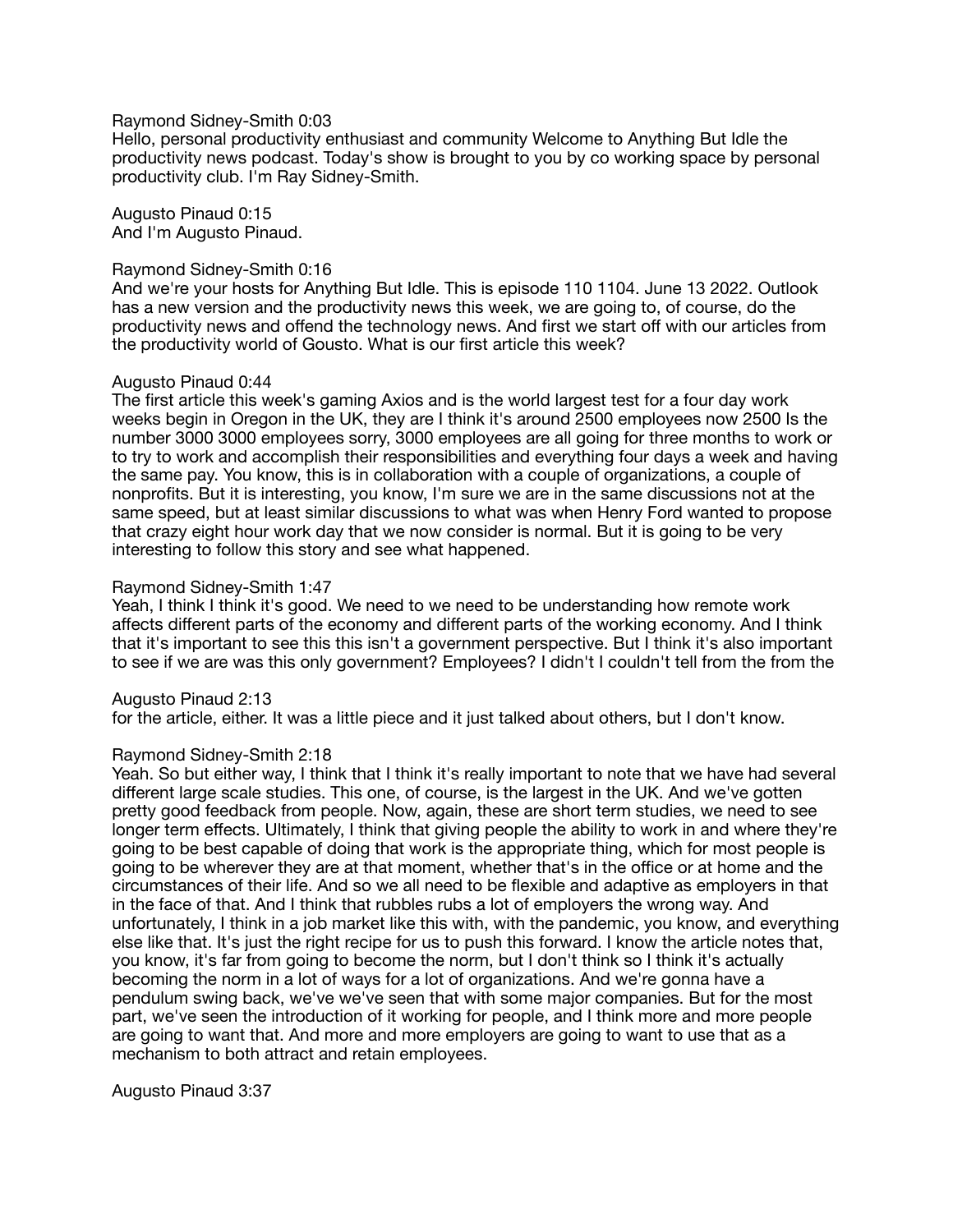All right, anything, go ahead. Sorry, I think this, you know, four days, weeks, remote, hybrid, whatever is going to be the different companies are going to adopt different things that match on their styles. But at the end of the day, four weeks or hybrid kind of stuff is here to stay.

### Raymond Sidney-Smith 3:55

Absolutely. And that leads us on to asynchronous work. And this article from PS news, out of

## Augusto Pinaud 4:02

love this article. So as a person who, who coach and and work with organizations and help implementations with nursery nursery is basically a tool designed for us in Christmas work. That was how this tool was created. And on those be as the company is a no office company, they don't have a headquarters, they have 17 employees all over the world. And that's how the company was created. And that's how their tool was envisioned and as a certified expert. It is very interesting when you start working with organizations and allow them to see those possibilities, especially at the higher levels, but everybody benefits but especially on the higher level. I'm right now working with manufacturing in Ecuador, Latin America. Okay, we're the manufacture Very obviously, it's a synchronous manufacturing when is happening when it's hot. But everything else in the organization is moving to this a synchronous mode model, okay. And this article, really bring the principles, you know, you need to establish the communication, how you're going to communicate very well, you know, leverage the communication tools, then keep a schedule and a task list people need to know, and then define the roles and expectations. And one of the things when you put a tool like Nazmi, is that you change that communication from that close communication and covered my back. Okay, email, FYI. So I'm trying to cover in my work to an open communication. So instead of focusing into what is the weakest link, you focus into water, the strength of the other to move much faster? That's a great article.

# Raymond Sidney-Smith 5:57

Yeah, I think it's, I think it's a good article. And the funny part is that all four of these tips that they provide are actually also really good tips for any organization to adopt whether or not you're doing asynchronous work or not. So I think that it's just a refresher for all of us that, I mean, I just, I can imagine going into a company and not establishing a means of communication, whether the work was asynchronous or not, right? Like it would just, it would make no sense to me. And so it's really good to get these refreshers to get these reminders that we should be establishing these things with folks, I currently have that, you know, happening in my own company, where I'm, I'm thinking through well, okay, we have all of this technology and all these different ways in which we can communicate, let's start clipping away. The the, yeah, we'll use this once in a while kind of thing and just say, No, we're not using this at all right, the only means with which we should communicate are these things. And the reasons we communicate are for these reasons, and formalizing that and codifying it for everybody really reduces stress. And I appreciate that a lot for for everyone being able to say, oh, you know what, I don't need to worry about this communication type for work, I can just focus on this one, and the world will keep spinning will keep communicating, and everything will be fine. So all right onto our next article.

# Augusto Pinaud 7:14

Articles make use often is how to choose the ideal number of work hours, you know, the article goes into, okay, where we can see their date hours a calculate your current hours, how much are you really working, you know, decide what are the perfect hours and experiment different work days. I did a similar exercise to that many, many years ago, when I decide that I wanted my work to allow me certain flexibility and flexibilities were related to the kids. And I wanted to be able to drive the kids to school, I wanted to be able to pick them up to school, those were my two things. And certain things have expanded over the years. But those two things were the main things. And that went into negotiation at that time and negotiation every time. After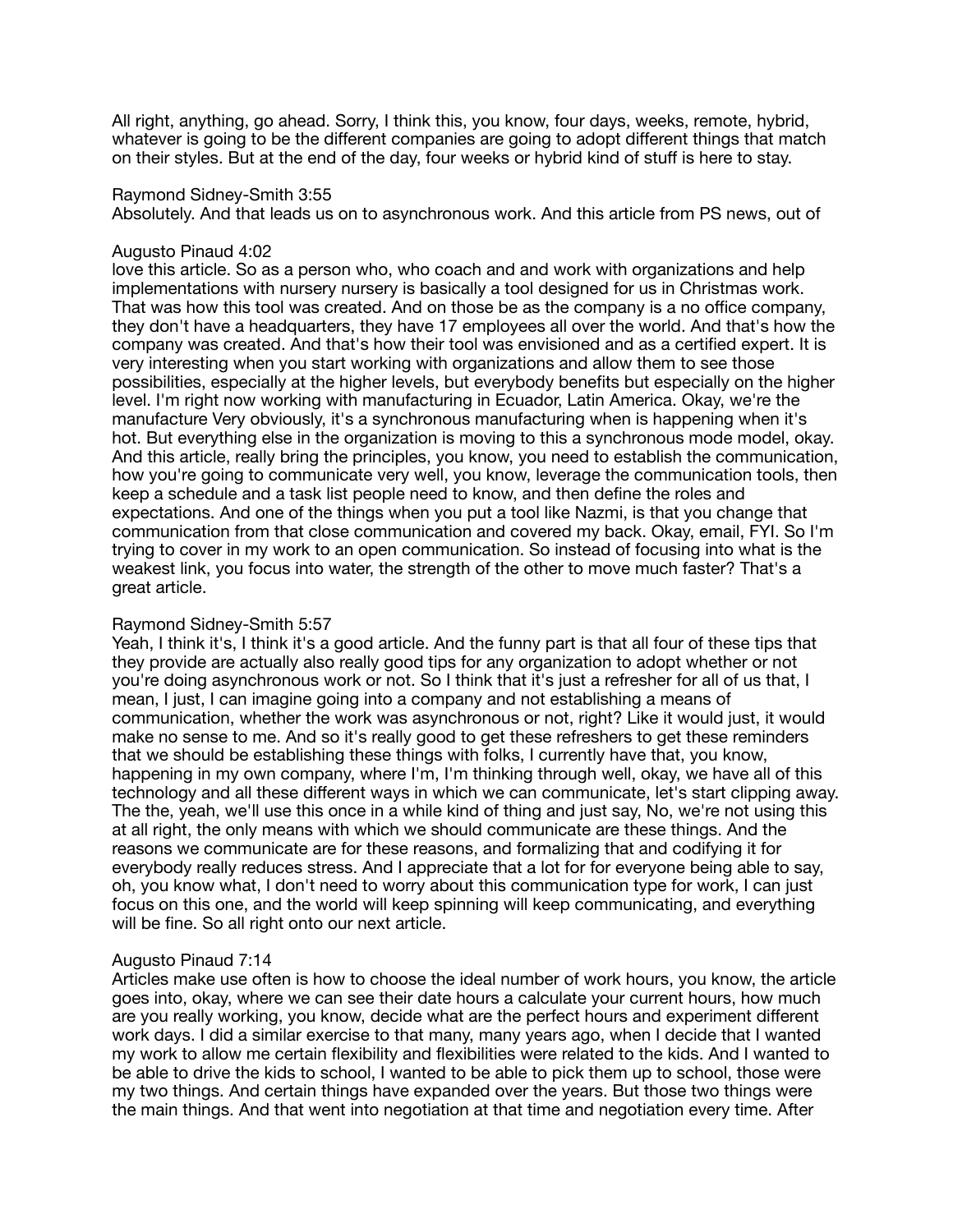that I don't get to the office before this hour, and I don't, and I leave between this time and this time. So I can pick the kids, I can take lunch, the kids I can and after their lunch, you know, like I can come back. And and even before that I I had a lot of work that for the nature of the work was a lot of hours. And I established to clients to everybody that between five and 630, my phone was simply unavailable. And why? Because that was a time that I had to have dinner with the kids love will run at 630. I put my pick my phone again. And it's very funny. years later after this and having now a completely different schedule to this day, if I sit on the table. Okay, and I pick my phone. The first question my two kids ask is, is this work? Because that is the only exception to phone on the table. But he's very good. Because they, you know, that's something that I'm very proudly, I will have never there to tell to ask my father, my father will not bring a cell phone to the table. I will have never asked to their if he's was working or doing something else. And the fact that they can ask and the fact that they you know, they asked him as a sister, you know, are you are you studying? Are you working? Otherwise, phone is not alone. You know, that's a healthy thing. But it's part of understanding what is this number of hours? And what do you want to do with these hours instead of letting technology and the phone and everything else run over everything?

### Raymond Sidney-Smith 9:41

Absolutely. No, I think it's really good for us to be able to identify, I mean, just like biological primetime like you know, identifying when you do your best work. It also is how much work can you actually accomplish in any given day. And I tend to calculate that on the week because my routines every De help kind of buffer the amount of work I can do in any given day. So I'm aware of that. And that is one mechanism for being able to do that is just understand your routines, creating routines that support the work you need to get done. And then from day to day, you build up into kind of a weekly bucket of work that you can do. And as a GTD er, it makes a lot of sense to me, just because I'm working from week to week. But I think it works for most people. I mean, every everyone follows pretty much the same seven day week. And, you know, and traditionally, we're working several of those days each week, and then taking off some amount of days thereafter. Now, whether you're part time or full time, you know, most people are working five to six days, and then having one to two days off. And so, you know, you learn this kind of tempo. And I guess it makes a lot of sense for you to like, consider how many hours can you actually get done in a day of like real work, right? Not not coffee, cooler discussion, not back and forth, you know, trivial work, but really important work for you. And then considering what that means for your output on a regular basis. All right, on to our next story.

# Augusto Pinaud 11:12

Or next story. It's an article from Joseph wells, just a wealth not comm. I don't know how we came to this article. I don't know if I share it with you, and you share it with me or I don't remember to be honest with you. But then the title of their articles, action is everything. And I thought it was an incredible reminder, as we are coming now to the summer on everything else. For everybody. For me, you know, that story? Just will stay on the story. You know, he said the thermometer reads 19 degrees, the wind whipped louder than the wave on the beach. And he's frozen. You just want to be warm? And and insane. Okay, well, what do we do? Do we wait, you know, there was a friend who invited him to go to Montana, and they're now frozen, you know, and said, you know, forget the food, forget the fire, I want them to feel my finger on my toes. And there is a very crude image, you know, when you sit, forget the fire and forget the food, you know, I want to feel my toes. But there is a lot of people who are on that place where all that they want is to feel those fingers and toes. And where he goes is the answer is action. And he tells the story, how they pack how they move, so they could finish the trail they were doing, and they could get back to warm themselves up. And during crisis during times of frustration, it is very hard to remember that that's the best solution and the best step forward. So again, saw an article to remind all of us how important that is.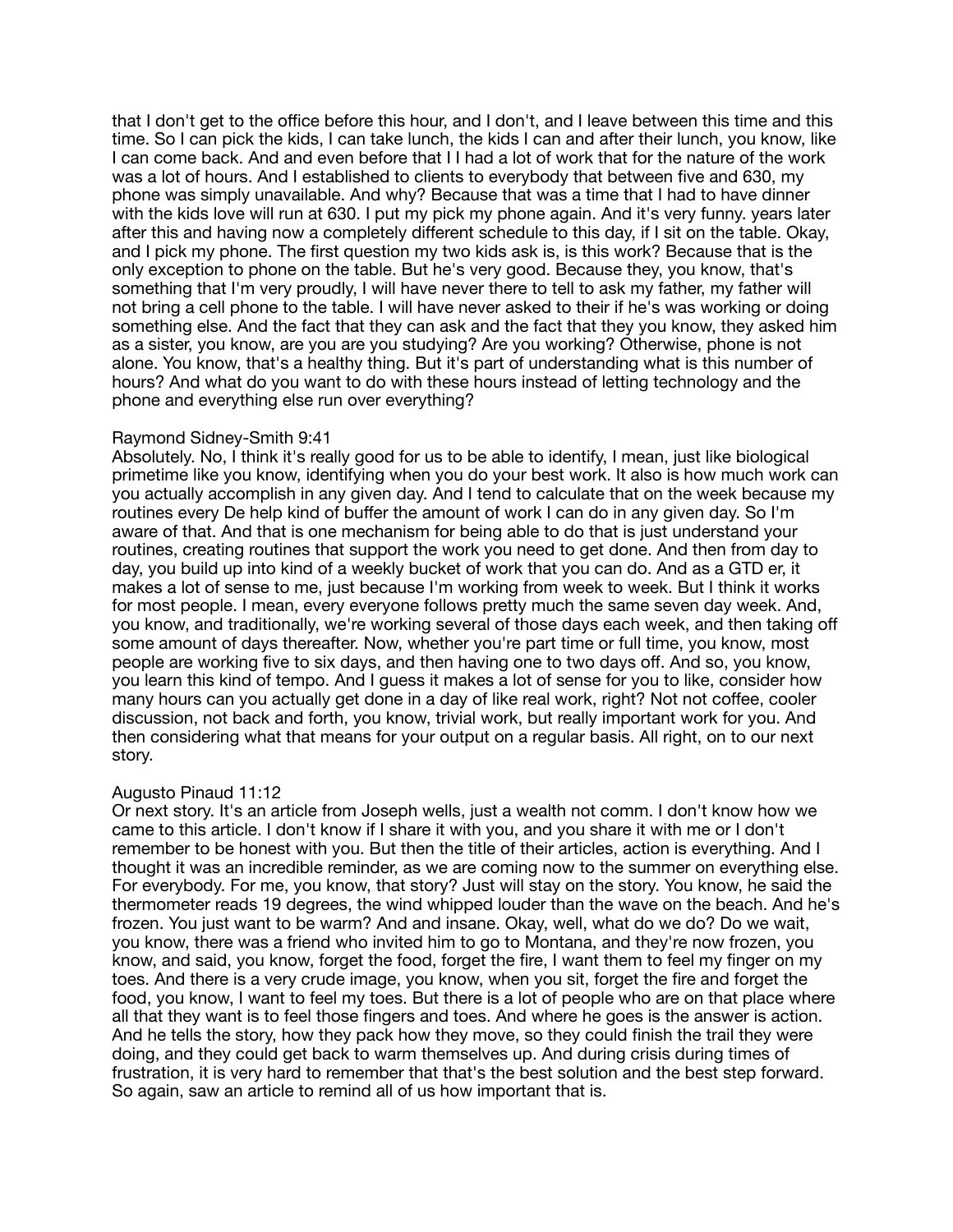## Raymond Sidney-Smith 12:51

And the article starts off saying that was 19 degrees. And so for those of you who are in metric, That's 19 degrees Fahrenheit. So I first read it and I thought he I'm presuming he means Fahrenheit and Celsius. So this is a person probably in the States. Okay, on to our next article. Yeah, that's

Augusto Pinaud 13:11 minus seven celsius for whoever is wondering. So

Unknown 13:15 very, very, very chilly.

#### Augusto Pinaud 13:20

So the next article is, there is no blueprint for grief. And, you know, the last weeks has been, as the article said, unfathomable, you know, that is the definition of guarantee articles also on the Merriam Webster is not capable of being Fatman in measurable impossible to comprehend. And the article is written from a psychiatrist and stalking about how really it's okay to grieve, and it's okay to grief on your way, you know, as, as a family who has been going recently through grief, you know, as my father in law passed, recently, it was a great reminder, you know, and with all that is happening, you know, Obaldia and all these killings, it is important for all of us to remember there is no blueprint of that and there is no way to do it faster or better. Everyone grief in the best way they can.

#### Raymond Sidney-Smith 14:31

I found that the who's really interesting, she, she says here, quote, I sometimes worry that we have over professionalized distress and over pathologized how people respond to trauma and quote, and I, I can't I can't agree with that anymore. You know, I think that so, so much of what mental health professionals and it's not really to fault them. It's just that unfortunately, in what's just US American society, we have so spent so many years undervaluing mental health, and saying that mental health is not as important as physical health. And I use always as the example, if all of a sudden I locked my arm off, and I was bleeding profusely, you would imagine that I need medical attention. But if I said that I was depressed, clinically depressed, you don't probably have the same feeling about how urgent it is for me to be able to seek care. And both require immediate urgent care. And so the industry then kind of took a pendulum swing and tried to really professionalize everything. And it made this kind of like weird place where now we all think about all of these different things as being everything has to have a formula, everything has to have a method, everything has to empirically be empirically based, in order for anyone to do anything. And it's like, no, for the rest of us, for us normal humans, we just have to experience grief the way that we experience it. And it's a part of our productivity in so many ways, right? You know, if we are, if we don't deal with our grief, it can sometimes consume our focus on attention and hurt us long term. And I think it's really important for us to keep that in mind as we all deal with all of the different types of trauma, all the different types of grief, all the different types of distress really, that we come into contact with. So I find that to be very fascinating in that sense. All right. Onward. Are we are we going to be doing the McKinsey study? McKinsey article?

#### Augusto Pinaud 16:32

I thought we were going to Yes, I skip it for some reason. Sorry.

Raymond Sidney-Smith 16:36 No worries. hop back over to that one.

Augusto Pinaud 16:42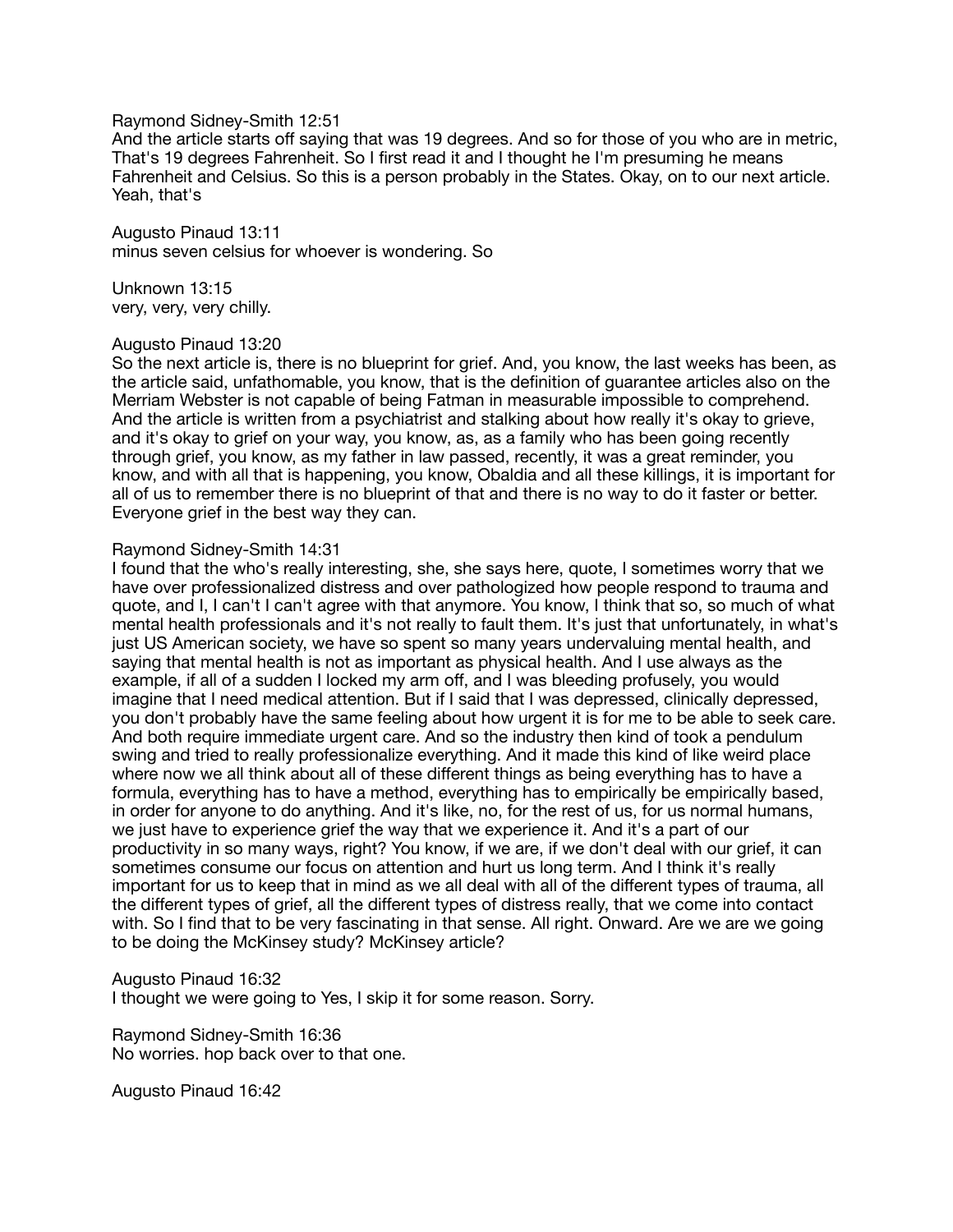There is some I can see article Melissa safe, we are also BC, why anything is getting done. And the first paragraph says, you know, with endless meetings, instant email, 1000s of companies has mastered the art of unnecessary interactions winning the next. Whining in the next normal require much more focused on collaboration. Now, it was a very interesting article, and I don't know what what made me askew? Why I didn't close, whatever. But what can be done, because what I see with my clients exactly what this article describe, you know, they are meeting to meeting to meeting to meeting and now I have seen a lot of my clients assume that is normal, have one phone call on the left ear and one phone call on the right ear. And no, no, that's not normal. Okay? I mean, fine, you're doing it. But that is not normal, that should not be okay. It should not be that you are triple booked, and then decide to go to two calls at the same time. That is not normal. That means that's two people job, not a one people job. But we are getting that. And what is producing is exactly what this title it says these people is ridiculously busy for 1012 hours, but they have nothing to show up at the end of the day.

# Raymond Sidney-Smith 18:10

Yeah, I can kind of understand it. On some level I've seen so many times in a more corporate, you know, position, where you go in at the start of the day and on I would get in the office before everybody else did, because of that fear that people would just suck up your time, while you were actually there. And so between seven and nine, and six and nine, I would get all of my work done. And then middle of the day, it was just basically meetings and Bs, right? It was, it was really, really difficult. And at times, I would like I would lock my door in my office and you know, put an out of office message in my email and be really, really quiet. So everybody just thought I wasn't there, so that I could actually get work done. And it's like that kind of stuff where it's like, you know, people just want to soak up time for things that are not critical work. And these interactions ultimately, hurt your productivity. I push back a little bit on the sense that some of this is really important for a former type of culture. And I think that as we move into kind of a new phase, we need to understand how to build culture, that that doesn't only require in person time. That is it still requires one to one real time interactions like here now between you and I we both see and can speak to each other. Those of you who are watching or listening after the fact it's asynchronous. But the reality is, is that FaceTime, and the ability to kind of interact with people is important. It's what allows us to be able to bond and do all those other things. But I really I really I understand it. I feel I feel that pain on a lot of No no, I feel

# Augusto Pinaud 19:50

it as you were describing that you remind me how much I used to love fly from Miami to LA or LA to Miami. Because basically I could die load my emails, okay, get into that plane. By the end of that flight, everything was taken care. And I just connected with let everything go. He was incredibly. But I remember when I stop to change roles and stop flying that much going to launch that I still do it, I still go one day of the week and I bring laptop set in a restaurant, okay, and I technically am out of the office. And I'm really what I do is catching up. And but it's true that if you don't set those times, and you don't have those skills to block certain of those times, then everything turns into a meeting and I Like You I begin those days, I used to begin my day at four in the morning. And I joke but it was very serious that I accomplished most days. More from four in the morning to 7am in the day.

Raymond Sidney-Smith 21:01

Absolutely. Absolutely. All right on to our next article from better humans

# Augusto Pinaud 21:07

from very, from other humans Seven Steps to skyrocket your energy and it was interested in optimizing your circadian rhythm was the first one you know, but the second one was where where I got interested. You know, I they took caffeine timing, and they said, Okay, avoid caffeine from the first 90 minutes, and then avoid caffeine 10 hours before you go to bed. Okay,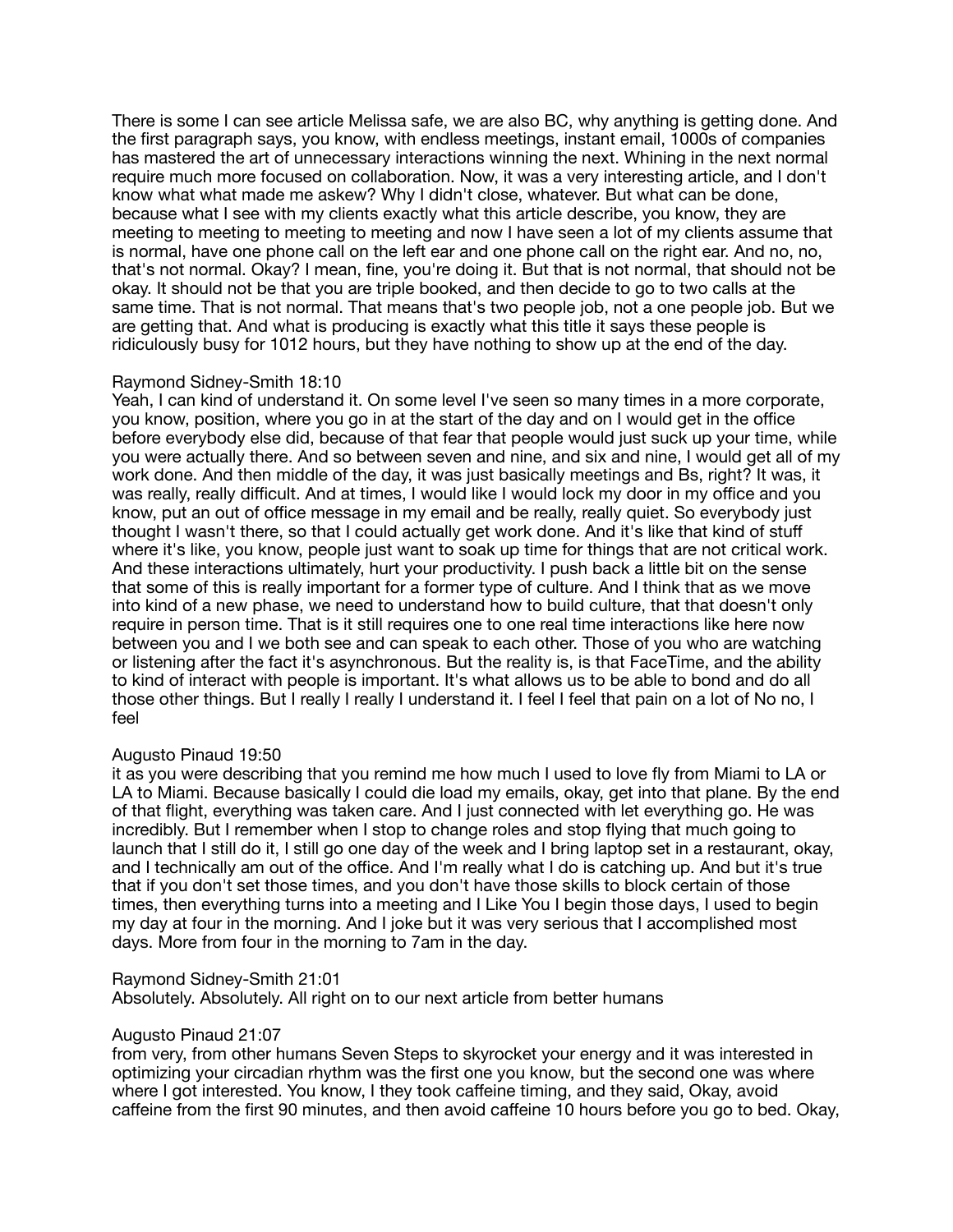that is not a lot of not a big caffeine window for people. But what was interesting for me is a year ago, I decided to quit coffee. Okay, and I was drinking 10 to 14 shot of espresso a day, okay, whatever that is in caffeine. And I was completely immune to caffeine, you know, I was just because I liked the hot thing on your face, not because it was doing really anything for me. And what is interesting is a year later, I keep is still one coffee, and it's my review, okay, if I have a review, I make a coffee and, and all that. And it's still to this day, I'm continue in you and I can have that coffee, and that doesn't wake me up that doesn't do any of the things. And I was always jealous of those who say, Oh, if I have a coffee at 2pm, I will not sleep tomorrow. But they go into that, but it but again, if you're sensible pay attention to those three points, you know, nutrition, but I cannot agree more, you know, work on your old terrarium, reading rhythm and plan, you know, and they say take time each evening, to plan to follow in there. And I have said that we need to learn not to deal with terrorist, you know, the person who plan what time you're going to work in the morning is not the same terrorist who wake up when the alarm sounds okay, that guy in the morning, you need to be treated as a terrorist. There's no negotiation, the time was established. And we're moving forward.

#### Raymond Sidney-Smith 23:17

Fantastic. Okay, onward to our next and final productivity article.

#### Augusto Pinaud 23:23

How to successfully balance full time job on a side hustle without burnout. I have done this for many years. And I think some matter to and I agree with certain things on the article, you know, plan your time carefully, you know, done. But if for example, the second one was done blur the boundaries, you know, I, I have never had those boundaries, I have never had Oh, this is the time for personal this is it time for work I. But what I will say is done blur the devices. Because when you blur the devices is very hard for the brain to make the switch. If you have two jobs, and you have two different devices, your brain will connect immediately in which device and therefore which work it needs to do. And you will work much efficiently is similar to what I've been saying for years have a browser for work on a browser to play. If you are the person who handle more than one job or one job and a side job, get a different device for each. And that will allow your brain to make a much better connection.

#### Raymond Sidney-Smith 24:43

I've made the determination not to have different devices for every like, you know, business so to speak. But I have the different browsers and so each browser is coded and colored and so it's everywhere I can color it. The color is always Same. So I see the color on every place that I'm working. And that clues my brain in immediately that that's for this kind of work, and nothing else. And there are times when it does have to blur over because you know, some account will log in at that moment inside of this chrome profile. And so I've got to go to the other chrome profile to log in that kind of nonsense. But, you know, it really does help you kind of put your your blinders on and focus on that type of work and clue into it very, very quickly. I like generally, the advice here, you know, I think that hearing, some people talk about having, like, there was one article about a gentleman who had two full time jobs. And he was working without the other employers knowing that he had the two jobs. And he was doing it because he had worked himself into debt and was trying to get out of the debt. And it was just it made a lot of sense. And he still does it to this day, and looks like he works for an insurance company doing something. And then he works for some other company doing something else, a furniture company, and was a New York Times article, I can't remember. But they he he didn't tell give his identity for purposes of not letting either employer know he was doing this. But the way in which he couched it was that as long as he had time, bucketed throughout the day, for each of the positions, he was able to really navigate so that meetings didn't overlap. And that was his biggest issue was that he needed to make phone calls during a specific period of time of the day. And he needed to be able to have meetings with his primary employer. So I think it depends on the primary job. And it depends on the side hustle, how you kind of keep those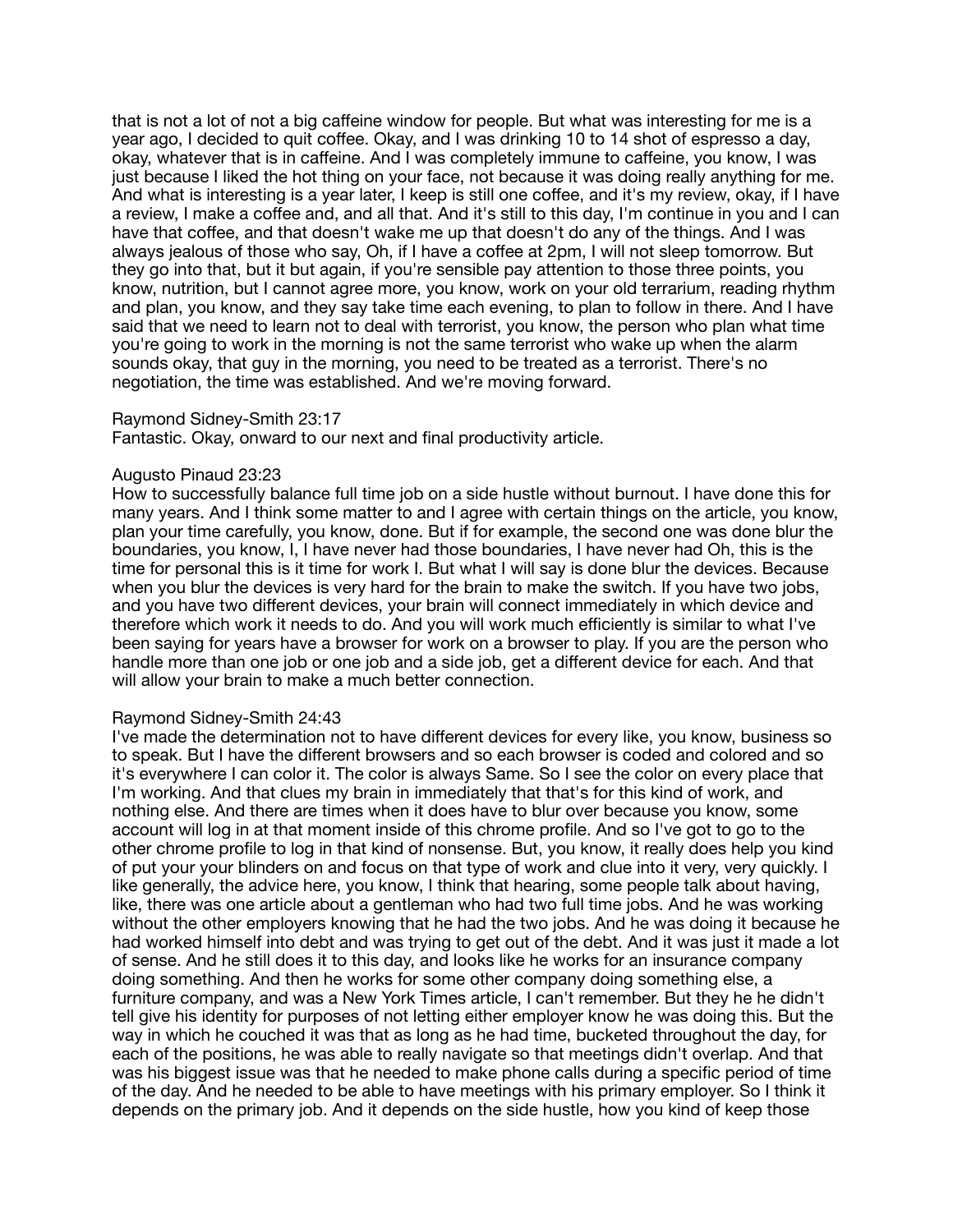pieces in mind, being my own boss, you know, I don't have that kind of imposed structure, right? I can, I can use my time how I want to throughout the day, aside from you know, client meetings, and so on, so forth. And so just knowing how your primary work needs to be done, and your if you have a side hustle, how that's going to be done. I think it's just a matter of sitting down and thinking through, okay, what needs to be done in what timeframes? And can you can those not be in conflict, right? Because it's where the conflict happens, then the problem, and then you can, you can deal with it otherwise. So just recognize there's going to be times when you're going to have issues, right, there's just going to be issues on occasion, and you just have to deal with those things. All right, we have completed our productivity articles for the show. That means we're going to take a quick break for a word from our sponsor this week, co working space by personal productivity club. And when we get back we'll do the tech articles. And then our story of the week, we'll see after the break.

### Sponsor Voice Over 27:35

Well, working in person may be normal for you. It's unlikely your co workers are as interested in being productive as you are, or working remotely or from home can be isolating, and there's something powerful about being with productive people, even virtually that helps you be more engaged. If a flavor of these sounds familiar, co working space by personal productivity club is for you. co working space is a virtual work community designed to help members be more effective and efficient in their work and personal lives. At its core, we provide goal tracking and host focused action sessions throughout the week for accountability and camaraderie, visit anything but idle.com forward slash co working to learn more CO working space lives inside personal productivity club, a digital community for personal productivity enthusiast, so you can find people who use methods and tools you do to, again, head over to anything but idle.com forward slash co working to see how co working space can help you be more productive. And now back to our show.

### Raymond Sidney-Smith 28:48

Welcome back everybody to Anything But Idle. I'm Ray Sidney-Smith joined with a Gousto pinout for the second half of the show in which we are going to talk about the technology articles this week. Gousto what is our first tech story?

### Augusto Pinaud 29:03

So iPhone, an apple people can now download Google TV from the app store and buy and connect and see stuff. And this is great, you know, i this will improve one I think you should be able regardless of the device, you know, being able to access the Google, the Netflix, the Amazon, the apple and everything else. And pick which one is the one you like the most? And I think finally having this it's going to be good for Google. It's going to be good for the Apple TV is going to be good for everyone when the tide raises all the ships in there go up.

# Raymond Sidney-Smith 29:48

Well, I just I'm so pleased because I have a Google TV at home. And you know my phone of course gives me the ability to control the television. We have a shield you know running the television which has Google TV on it. And of course, I pull up in my iPad, which I like to have, when I'm watching television just, you know, kind of doing other things, I'm not able to control the television from the iPad. And it was very frustrating. And so they're solving that kind of problem where you have multiple different mobile platforms inside of the same household. It just makes sense for Apple to have approved the Google TV app within the app store. And so I'm glad to see I'm not sure what took so long whether that was a Google problem or an apple, you know, belligerence, I'm just glad to see them working together and both with matter, right and supporting the matter IoT world. But now with having Google TV in the App Store means that iOS users don't have to suffer. If they live in a household where they have an Android shield or a Google TV product running their their television, there's no reason why you shouldn't be able to, I mean, I have, I have multiple different TV platforms on my connected to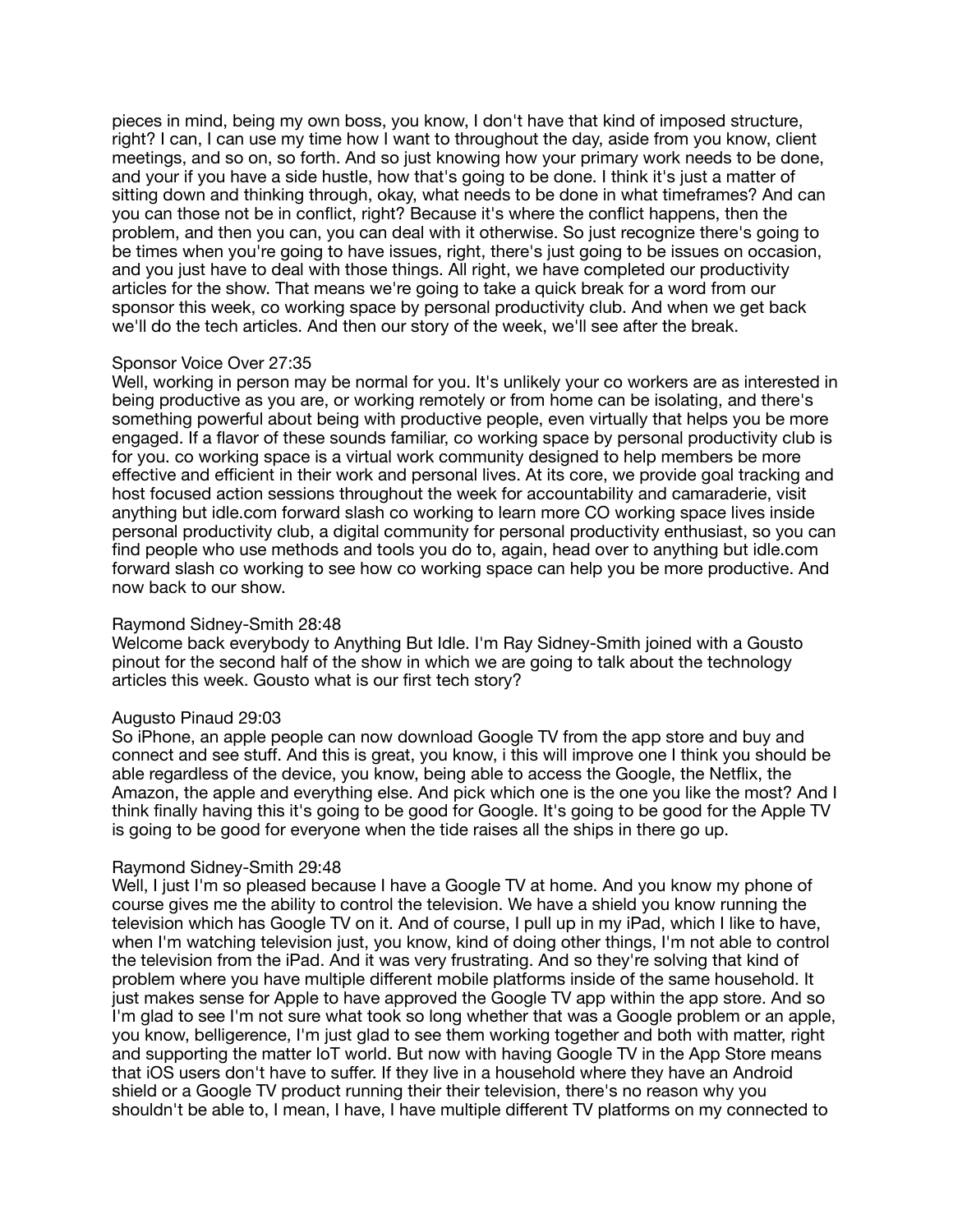my television. So you know, to me, like I want to be able to use any device to manage any of them. So I think it's important for Apple to and Google to just give us what we want, which is ease of use. All right, on to our next story.

## Augusto Pinaud 31:11

So PWA is on Chromebook may soon support multiple inap tabs. You know, I wish that that means we are going to be able to put tab by tab side by side, because that's the best way to see certain things. But the idea that, you know, this was a apparently a long, a feature longer requested in 2018. Finally, it's coming in 2022. And it you are going to be able to have one app, one PWA to have those multiple tabs, there are things that I don't want to have on the browser that I really love, that I can do a PWA that I can do even a PWA on. On my iPad, I you know, as a nosebleed certified expert, I love the fact that I have the iOS app. But even better, okay, that I can run that one as the developer version. And then I have a PWA that run the stable version. So if I am working, I always have a stable version. And it's a fantastic way to have two applications installed on my iPad.

# Raymond Sidney-Smith 32:23

Yeah, no, I'm very, I'm very excited to see this. I mean, the example they give is actually one that I would use all the time, which is the Twitter app, yet the Twitter application just having multiple tabs open, what would be really nice if Twitter was able to like Google have multiple instances of different Twitter accounts open at the same time, it doesn't allow that you have to be installed, you know, logged into only one at a time, although for those who don't know, for, you know, we're all about productivity here, right? Like if you have multiple Twitter accounts, you can log in up to five Twitter accounts in the same browser. And then you can just switch between those. And it's very simple, easy. And I love it. Because I do have multiple Twitter accounts. Of course, I have many, many more Twitter accounts than five. So I'm a little frustrated by the five limitation. But for most of you, you should be able to log into your one or two different Twitter accounts in the same browser. And you can just switch back and forth between them. Having a PWA support multiple tabs means that you could have your home feed open and multiple lists, which means that you could get rid of your home, I don't know who follows their home feed, you shouldn't, you know, create specific lists and follow those lists. So you're seeing the tweets you want to see from the people you want to see strategically, and then get the heck out of dodge, right. And so the idea here is to be very strategic with your time as it relates to these things. And having multiple tabs gives you that that control but I could see a whole bunch of places like for example, Asana, Asana has, you know, each workspace is weird. And each project is weird kind of switching back and forth between things. I can have the asana PWA, app, you know, open, so to speak, and then have different tabs for different projects open. And then you're not losing the work that you need to get done. I like having each of those projects open. But that means I have to have a browser tab open for each of them in order to be able to run it the desktop app doesn't allow me to. So it's really nice to be able to have that kind of flexibility. So I'm hoping this actually, the code that they're seeing actually comes into play in the next release. All right, next up.

# Augusto Pinaud 34:28

Next up, is finally Google Drive on the web will allows you to do copy, cut, and paste. What took that long, I don't know. But it's finally there, you will be able to do that. And if that will not be enough reasons to be happy. Google Drive finally fixed my biggest complaint with Google Drive. That is you drop a file in there and if you don't remember the name, it's impossible to find because their location is this mystery, okay? That it makes no sense to me, I like folders and files and put my things in little boxes inside of little boxes. And Google Drive has never allowed me to do that. But now, finally will tell me the location of my file. And that will allow me to maybe put some organization to that craziness that they create. So I am very happy with those two things.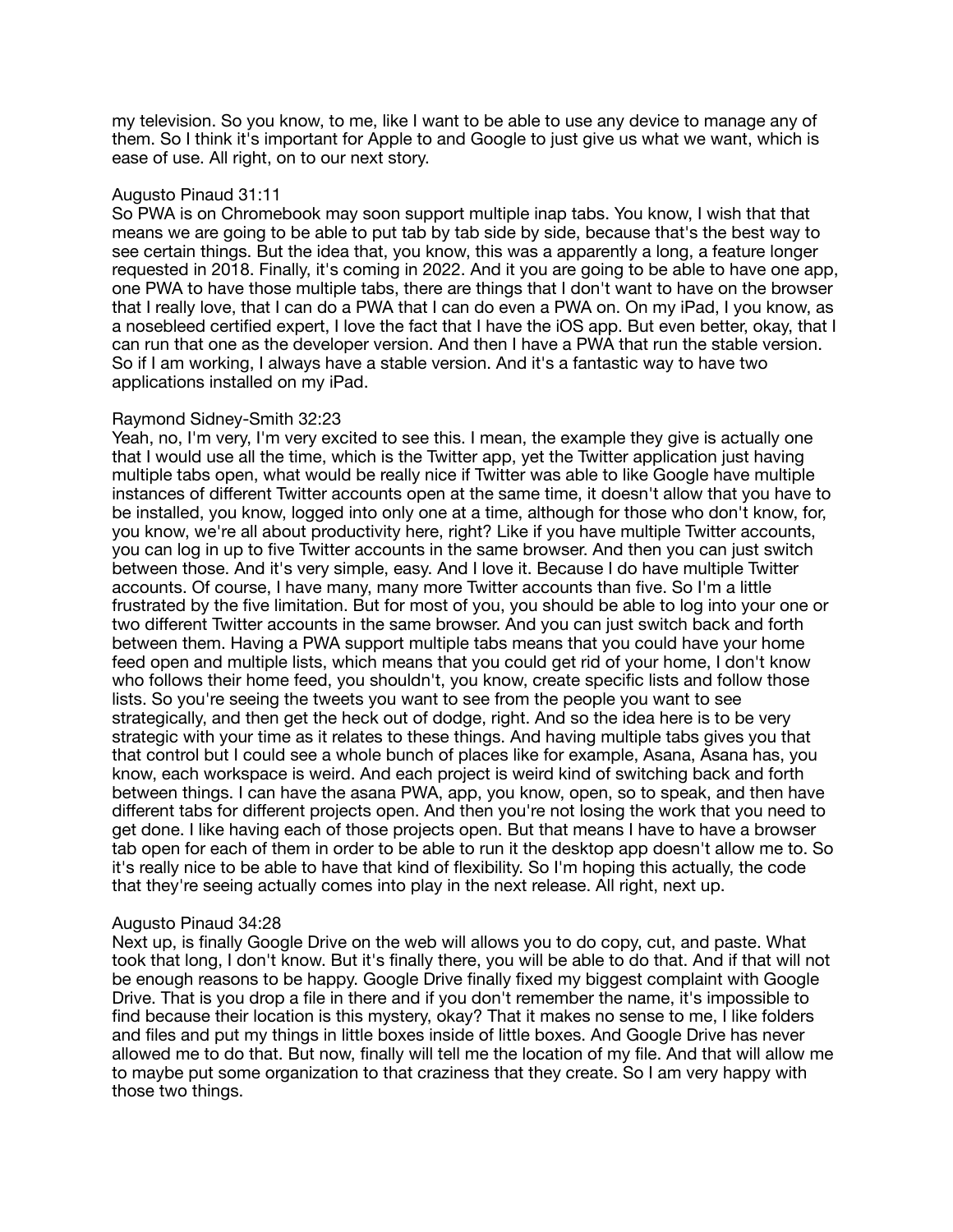### Raymond Sidney-Smith 35:29

I'm going to throw a little bit of water on this for some of you out there. So Ctrl, or Command, C, v, and x are all going to be operating and working well, with files inside of Google Drive on the web, they will not work for folders. So you cannot copy and paste the folder, you can't cut up a folder and place it somewhere else, you still need to right click move or click on it and use the menus to move it manually through the system. Or which what I most do in the on the web is you find where you want it to go on the left hand navigation, open up the folder and then drag the folder from there to the to the location, but you can't copy or cut it and then paste it where you want it to go. And that's just a continued limitation of the browsers, I'm hoping they get there and really get us to a place where they can do that. But that's there's a lot of stuff going on behind the scenes. When you copy and or cut something from the browser, you're doing a lot of stuff in the back end. And just if your internet connection is not good, all of those things are really, really trying to work to around those things. And I fully agree with you, I'm really glad they finally fixed the showing your file location, like it just it made no sense that they didn't show your file location more easily. And so giving you the ability to do that now I think is great. All right onto Chrome 102.

### Augusto Pinaud 36:52

Okay, 102 arrive, you know, they allow you now to reorder the tabs, you can do shortcuts, you can capture control tabs, you know, they did a lot of things, they also improved the Mac screen magnification, you know, the USBC cable now let you know, hey, this cable is not the cable that you should use for display properly or to even when you connect a low power charger, they tell you, Hey, this is a low power charger. All that is great. So this day, Google decided to make the default, this program that they call cursive, that's now an app. By default. If your machine do not install it by default, you can go to the link and open Google lounge that application was HP Chromebook x two. Fantastic. Except that for a reason that I don't understand. Google took the decision to limit this thing to Chromebooks. Really, you have an incredible platform. Okay, the ability to be the first obligation who worked seamlessly. Okay, between the Macs, PC Okay, Mac, let's say Mac doesn't have and writing but PCs do. Chromebooks and iPad do made a PWA. Why are you need to be like that? And don't allow it to run on every machine? Sorry, this is not a limitation on the browser. of it. Technology is a decision that somebody makes that it makes no sense. From my humble perspective.

# Raymond Sidney-Smith 38:44

Yeah, I don't know why they made this decision. When I was I was thinking about it, I was thinking that perhaps it's because of the the machine learning that they're doing. And whether they're doing it on the device, or whether they're doing it in the cloud. And whether or not that made a difference. I I'm likely to fall on your side here though, which is to say that they could have probably pushed the envelope to make this work just across the board as a PWA. And taken out the features that maybe wouldn't work. I can't imagine I can't imagine that the the little bit of ml that it's doing would cause that much of a hiccup. And besides, if if it works on if it works on a Chromebook with you know, low powered resources, it's certainly going to work on a on a Mac, you know, so you know, with with strong hardware, so I'm curious why they made that decision. I'm I'm guessing they made it to just give Chromebooks and edge for a while and then eventually they'll they'll make it broader and then it'll be Oh, look, they're they're making it they're expanding it to the rest of of devices across the board. Now again, these this doesn't require you to be able to have a stylus to be able to write on screen. So you know not making it available to the to other devices may be I have a an OEM issue, right, which is that only so many OEMs are going to support the stylus or the styli that are necessary for it. So either way, I'm glad to see it. I also will note that one of the things that kind of quietly rolled out in 102, is that now, PW A's I know, we keep talking about the PW A's, but really, they're the future. And I'm sure we're gonna get some more hate comments. But, uh, but the reality is, is that PWA has got the ability to do File Handling. So you can now set a file type to a PWA in Chrome 102, which means that you can say, hey, you know, this PWA for my mail app, now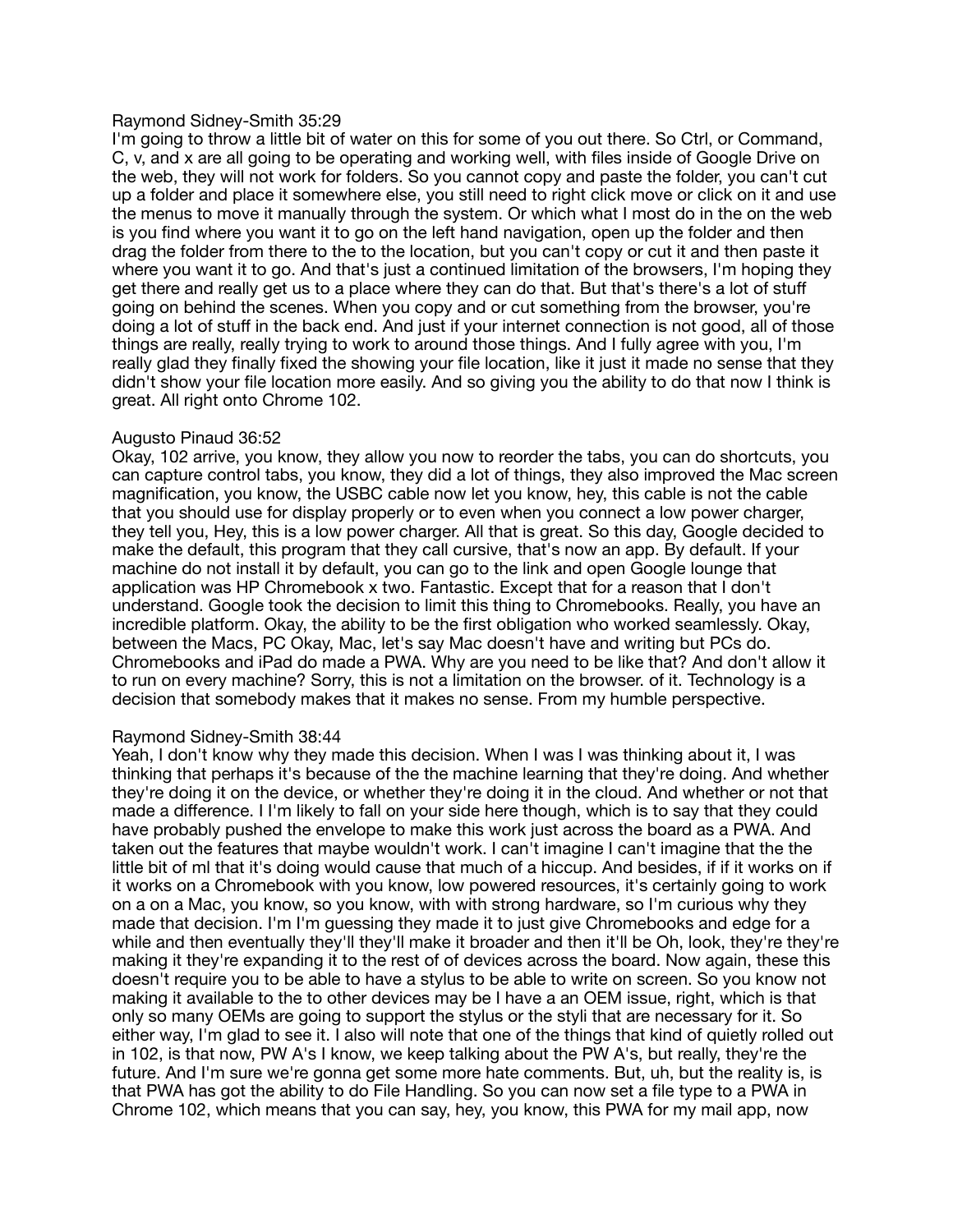can be tied to email files. So when I click on the default mail handler, to send this type of file, it can actually get picked up by an application. And, and then, you know, be used by that application. So you can use like, if you have a dot EML file, you can tie the dot EML file to the outlook PWA. So when you open it from the browser, it will automatically register that and open it in the PWA. So I'm, I'm really excited here to see like, there are some PWA, photo editors, there are some really good PWA video editors, and now you can tie those file types to your PWA. And instead of opening an Android application or opening in the browser, it's now opening in the PWA directly. And that is awesome. That really puts the pieces of the puzzle together now. And now the drag and drop, I mean, a lot of people don't know. But now the drag and drop between web browser windows capable of dragging a file from one web browser, you know, window to another and into the system. That's going to be very, very powerful as well. I mean, they're becoming full fledged application ecosystems. So I'm hoping they're paying attention to security, I hope they're paying attention to the details to make sure that PW A's aren't causing me stress when I'm trying to do stuff and not having features. Here's looking at you Microsoft without look. But we'll get to that when we get to the featured story. But you know, the reality is, is that we're seeing far far more powerful PW A's. And we're seeing now the underpinnings the infrastructure of giving us this kind of native file handling. So very excited to see. All right onto our next story.

#### Augusto Pinaud 42:19

Our next story is also about the Chromebook and NASA's school are ending people is thinking again, should I buy a computer for next year? Should I buy a computer for my kids in the summer? Our Chromebooks good. And there's a couple of things I say and then you need to understand that if your kid get a Chromebook on the school, your kid is gain, getting most likely the lowest of the lowest of the lowest of the Chromebooks. Okay, but there are many things that the Chromebooks can do and for which they are very, very good. You know, you can run Linux, you can do shortcuts, you can do gesture for productivity, you can have virtual desktops, you know, dark mode linked to Android phones. And the reality is that it's not if you need to run Windows or Mac apps, it's not but for most of what most kids are going to do play Roblox play Microsoft, they will be able to do it in that thing. Perfectly well. And for a quarter of the cost.

### Raymond Sidney-Smith 43:27

Well, if you had a Chromebook with Windows 365, technically, you could run Windows on a Chromebook. But But no, I think that I think that it's really important to remember that the Chrome OS platform is becoming more and more robust, robust every day. And we're seeing a platform that can run on ARM chips, and run really competent software. And that becomes a very, you know, interesting competitor to the other desktop operating systems. And, you know, for, let's call it a semi open source, you know, it's not really open source, you know, in terms of operating system, because it's Google Chrome, Google on top of the Chromium OS operating system, but we do have Chromium OS. And, and with Chromium OS, we have all of the other Linux distributions out there in the world. And we already know that Linux runs most of the world's computers, because most of the world's computers are actually servers, and so that a lot of them are running Linux. And I'm always interesting or a Linux distro, I mean, because really, Linux is the kernel on top of that is really the operating system. And so I'm just really interested to see, like, in five years time, where Chrome OS will be comparative to windows at that point, I guess, Windows 11 or 12, I guess 12 or 13. That is and we'll see. We'll see Mac OS In a couple more variations forward and probably on an M three or M four chip. And, and so we're gonna start to see some really interesting things kind of play into this market. And I think a lot of it plays well for our personal productivity, because we're actually capable of taking this tech and starting to bleed away the differences between the different operating systems, in terms of core functionality, they can all probably do the same things, it'll be these kind of nice to have features the these preferential features that get built on top of the platforms. And I see Apple doing more of this than Microsoft. And, but I see chrome really bringing up the rear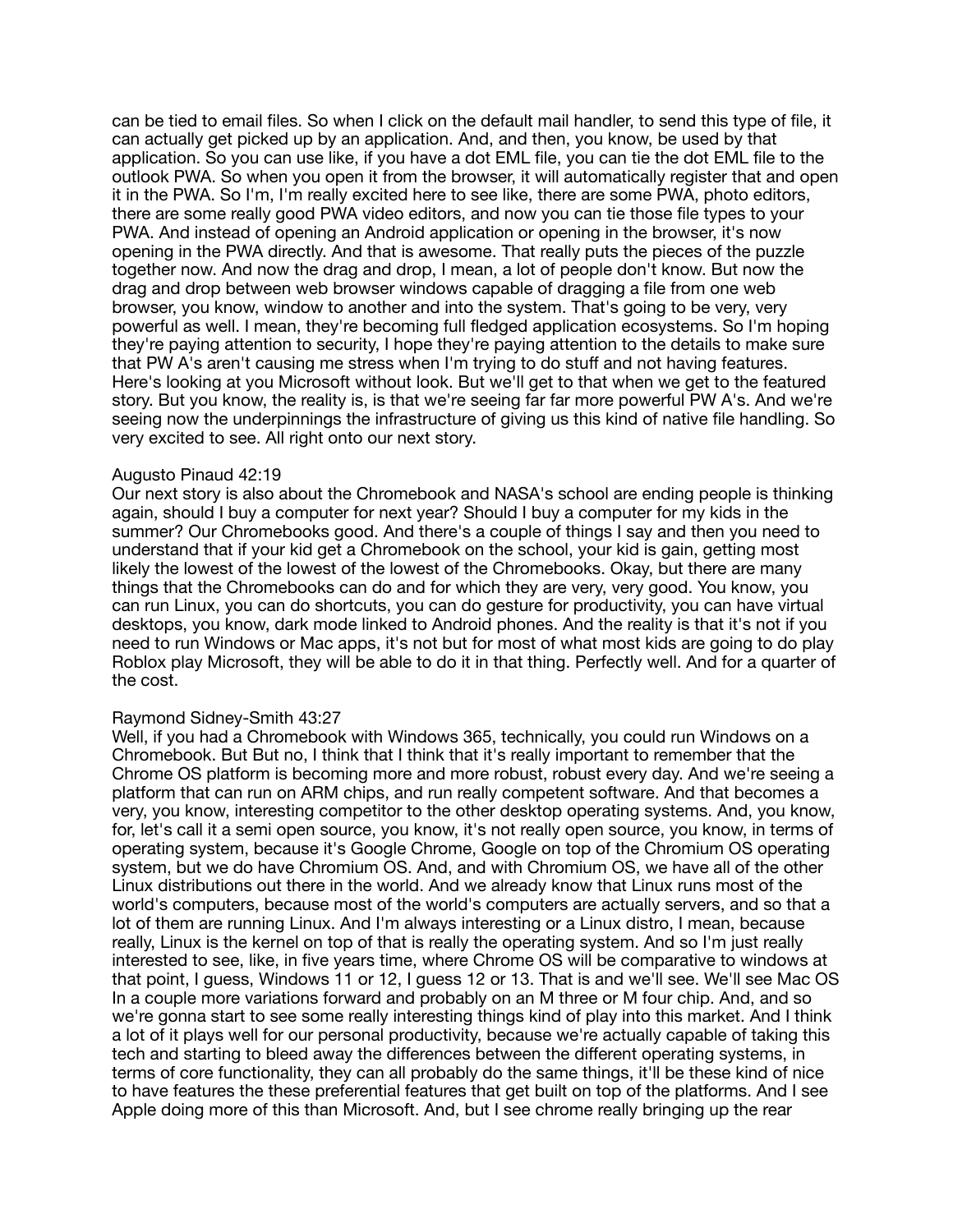guard, and really working to create seamless experiences, for example, you know, they're starting to connect the phones to the Chrome OS operating system, Apple's had that for many years, but it's nice to see Chrome OS do this Windows, keep saying they're gonna do it, they keep saying they're gonna push it out, I have not seen the connectivity with Windows 11, and my Android phone. And I would really like to see more of that be real, like, you know, keep talking about it that keeps showing off these fun features. But I haven't actually seen it work in my own world, I want to be able to pull up an Android application on my Windows 11 machine, and just use it. So I really look forward to seeing some of these pieces come together in that sense. All right. On to our next story, some good reader news, good e reader news.

### Augusto Pinaud 46:28

Oh, the next one is iterators news. And Amazon is trying a new reading mode called the bionic reading where they are trying to make the letters. Amazon has been playing for a while with the funds and trying to find better phones, they the name is escaping me right now. They even create one form for people who is dyslexic, so they could read and use the product and you skin them. This one is designed to ease the reading so you can stay reading longer. And basically what they do is highlight part of the word. And then the other parts of the world is LIDAR. And what tried to create with that is that it moved to artificial point on the focus as you're reading. So it's a very interesting thing, what they're trying to do. It's not yet for the iPhone, the Kindle, but I'm sure it's a matter of time for that to be implemented on that API from Amazon, in many other places.

### Raymond Sidney-Smith 47:32

Yeah, I think that if it can help Dyslexics, people with dyslexia, I think if it can help folks who are are interested in reading consistently, I think those are good things there. I always worry about these, you know, speed reading gimmicks. And so, but but we'll see, I think this is but they

### Augusto Pinaud 47:51

mentioned, they mentioned, this is not a speed streaming dimension. And this is not meant to do. Speed reading is meant to help keeping you focusing on what you are reading.

#### Raymond Sidney-Smith 48:05

Absolutely. Yep, I like it. I like the I like the concept. It sounds sound. And I look forward to seeing it work. All right on to Barnes and Noble, introducing a new e reader to compete with this article,

#### Augusto Pinaud 48:16

because I needed to ask the question, okay, Barnes and Nobles introduced, quote, unquote, cheap ereader to compete with the Kindle. But they're cheap e reader. It's really no \$30 More than the cheapest Kindle and \$20 less than the Paperwhite. So yeah, it is cheaper comparing to what they had before. But why are you going to buy that unless you have hate from Amazon, in which case go and buy Kobo, but alright. I'm gonna say nothing. Yeah, I

#### Raymond Sidney-Smith 48:58

imagine this, this has to do with you being like, if you're a Barnes and Noble member, and you're paying for the subscriber membership, and the e reader is giving you the the additional benefits, I think, I think it more as a as a, I'm already paying, you know, whatever it is every year to be a Barnes and Noble member, and the discounts and all the other privileges that come along with that membership tied to the ereader. That's the best argument I can make for this. This, this new glow light for E. You know, it's it really doesn't make a lot of sense otherwise, right? And, and you're talking about a smaller catalog on the nook in terms of ebooks, you're talking about being outside of really the norm in almost every category. I'm appreciative that Barnes and Noble still doing this. I mean, it's giving Amazon competition and and I think, you know, Kobo does well enough to stay as competition to the to the Kindle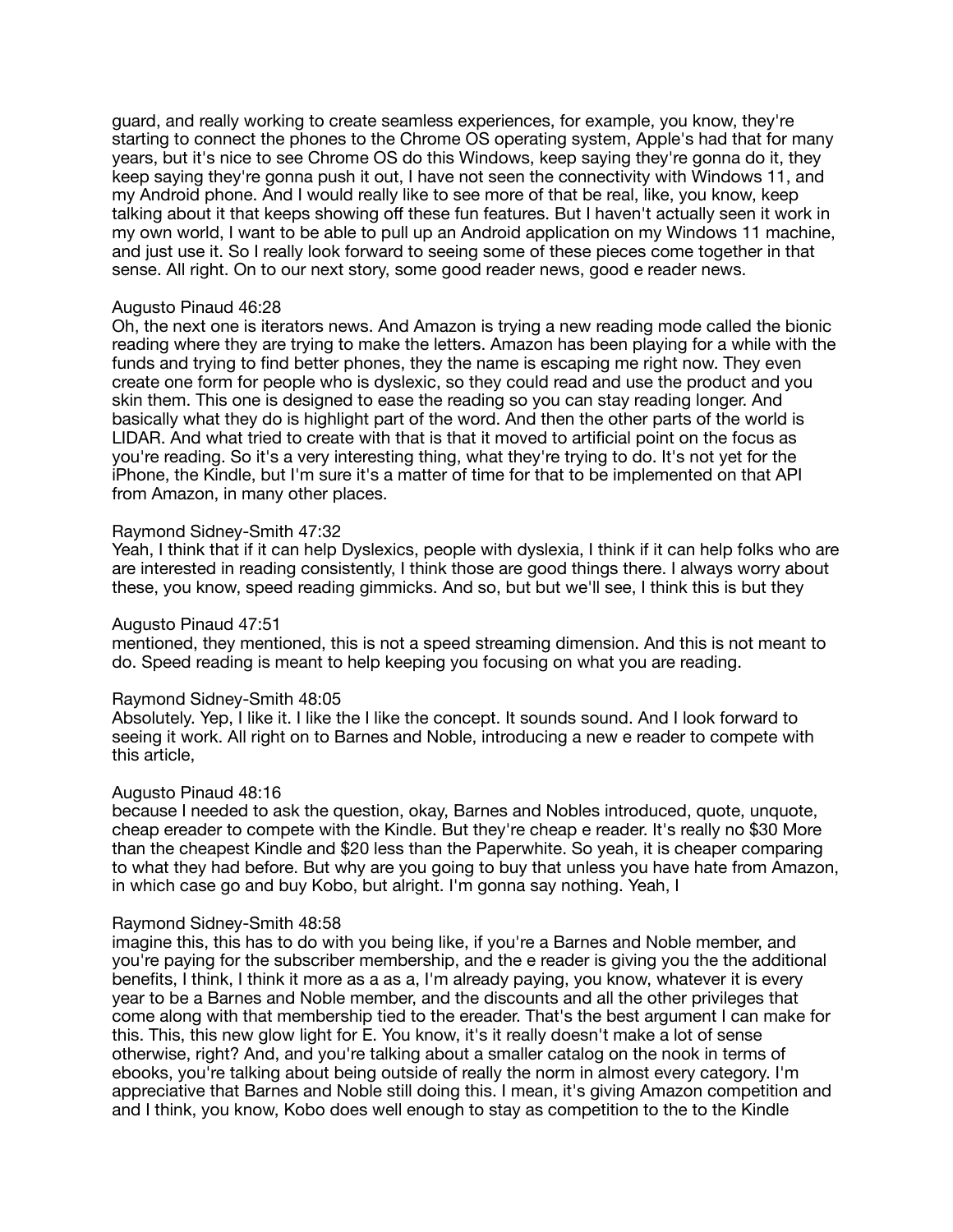ecosystem, but you can't have, you know, basically a monoculture. When it comes to literature, right, because all it takes is one desperate to come out and do something to Amazon, and then ebooks disappear and start to disappear from, from the world's democracies. So I am, I'm comfortable with having, you know, an option. It's not the best option coming out of Barnes and Noble, and I hope that they stay purely for that reason, you know, what, whose is it in the New York Times, it says democracy dies in the dark, you know, really, you know, if we, if we don't have an educated, you know, populace, and we are not putting books in the hands of people to be literate and to and to be discerning, then we get, you know, where we are right now, you know, in at least the United States, where, where we are on the precipice of this weird political environment where, you know, we haven't basically fascists, you know, angling and not to be political, but you know, like, you're either an American and a patriot, or you're not. And, you know, like, part of this is really a literacy issue. low literacy moves to be specific. And this has nothing to do with college degrees, or pedigree or anything else like that, really, we just need to have literate Americans and and they would see through kind of this, this farce. And so, you know, I think that ties back to this nook, glowlight eat for me, because we need to have as many different options and opportunities to make it easy for people to be able to read and have access to literature. So I, you know, I feel bad, but I also feel bad for Barnes and Noble in some way, shape, or form. But also, I'm glad that they're there. All right, onto Google and the meat and duo saga.

#### Augusto Pinaud 51:46

The lead you talk about that? Because I remember, show past and I should have looked, what was the show on I didn't? Where we talked about that. And we said, oh, well, you know, they're not going to do that. And here comes my dear Google friends doing that.

### Raymond Sidney-Smith 52:06

Yeah, so so I'm not quite sure the article is as up to date, as I think, Well, maybe it's more up to date than I have known it to be. But basically, the current meet application is going to be called Meet original. And the Google duo app, which is the video calling app service is going to become meat. in some other fashion. I'm not sure whether it's going to be meat duo, or whatever else. But my understanding is that the duo app is going to be called Google meat. And then Google meat is going to become become meat original. And I don't know if that's like set in stone. But Google needs going to get a bunch of duo features. And Google duo, I was gonna get a bunch of meat features. And we're all going to be confused for a very good amount of time. That's, that's the best I can say, for all of this. I think it makes a lot of sense, though. Google is attempting to take the best of their application ecosystems and merge them together. And I still don't understand why they didn't just upgrade Hangouts, by rebuilding it from the ground up to be Google neat, and to be Google duo, and whatnot. And then just take everything that was Hangouts, and called Google meet Hangouts, right, they could have done all the building in the background, and then just replace the services over time. And it would have been seamless for us as users, but they kind of just kept pulling different pieces apart and putting pieces back in. And it really didn't make a lot of sense. And I still don't see an end game here. And I know we've talked about this about 25 episodes ago, you know, where I sat back and thought, yeah, they just I just don't understand why did they do this. And I still I still don't understand. And I don't think there is a good way to understand what their end game is here. But I hope, I hope that when they're all done with Google meat, and meat original, we have a cohesive application that allows us to be able to communicate with people. And I don't know whether that includes chat, Google chat that is and where really, that all comes down. But we're going through the change. So buckle up. All right onto your onto Google Chat.

# Augusto Pinaud 54:23

Google chat now, and warns a banner to protect against phishing, and he's letting you know, hey, this invite this suspicious and all that, you know, all help people can get, I think is good. I, I haven't seen it or haven't seen any of that. I don't know if you have.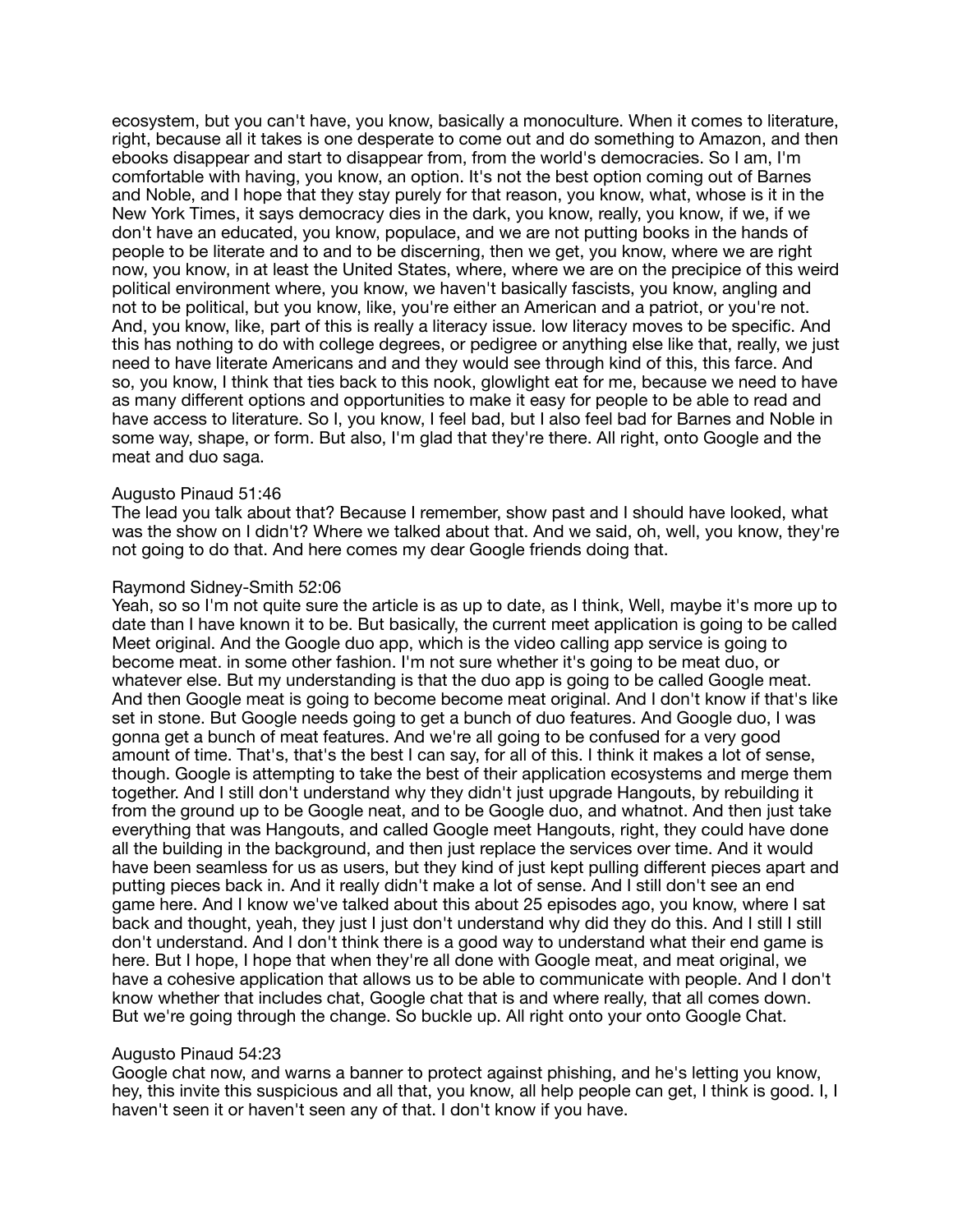### Raymond Sidney-Smith 54:45

I have not yet. But I only communicate with people that I know inside of Google Chat. And so you may have seen this already in Gmail, not your Gousto but anyone who's heavily using Google workspace with X tunnel parties, you may have seen this in Gmail, you may have also seen this in Google Drive, it's the same set of notifications, and the same level of malware and or phishing. You know, basically suspicious activity that it sees happening. And also note that if you're a Google workspace administrator, really pay attention to your virus total reports. So if you're, if you're receiving those Virus Total reports, if you're not, you can go ahead and turn them on if you're in a plan that supports virus total. And, and pay attention, because you'll see when someone overrides these links, and accepts them anyway, and whether or not they then become the source of an infection in the inside the company. So it is really important to kind of pay attention to some of these things, it flashes, you know, those orange banners that says, Hey, by the way, you're communicating without external party, and or, Hey, this is an external party, this may be a phishing email. And then also now the red banners that are Hey, like, this seems like this is a link you don't want to click on. So those kinds of things, people need to pay attention to it, you can't become numb to it. Because then that's how you become susceptible to a lot of these attacks. All right. On to YouTube.

## Augusto Pinaud 56:13

Oh, no dude, to how YouTube is built a better way to connect with your TV, you know, and it's a remote sucks, and YouTube is trying very hard to try. And you know, we're talking to the beginning of the show how having the Google TV on the iOS, you know, make it better and having the ability your TV connected with your phone, regardless of your Android or iOS. And that bring or manage the YouTube in the TV, it is very nice, it is very nice to be able to do that, you know, and my kid uses the iPad. And that's what we use to go into YouTube in the TV. So I don't know if there is goes as far as a better way to connect. But without any doubt a much cleverer way than what we had.

# Raymond Sidney-Smith 57:02

I'm trying to remember, there used to be a social network, it was an app, and you could watch TV and you could like, basically message while you're watching the show. And it was it basically ran parallel to Twitter. And then of course, eventually went away. And Twitter just continued to be the place where people chat along while you know, a live event is happening. But I really enjoyed that I really appreciated that application to be able to say, oh, you know what, I'm watching the show. And I want to be able to kind of chat along. And I would do that a many times in front of the television. That's what they're basically giving us the capability of doing through YouTube. And that means that YouTube Live. So here we are, we're broadcasting to YouTube Live and to Twitter, live and whatnot. Now you can literally sit in front of your television, watch, and chat along. And I think that's a really, really powerful capability for all of us to be able to do. And I'm really looking forward to seeing the same features make their way toward other applications. So not just YouTube TV, but I want to be able to be on, on on any number of things and choose my commenting platform and be able to then broadcast to folks. Different messaging, you know, like, yeah, I just, I feel like I just feel like I want to be able to sit with my iPad or sit with my phone, see what's on television and interact with that television in more engaging ways. And YouTube gives you that capability with with the ability to comment and live chat. I want to see more of that. And I don't know how Hulu or Netflix or other places make that happen without having to like build social networks around their services. But it does bring a huge community around their content. And I think that could be really valuable to people. So we shall see. All right. We're done with the tech news for

### Augusto Pinaud 59:04

the tech news. We're done with the tech news. And so our next one is in the business and finance segment. And if there is a Business Wire had an article talking about how the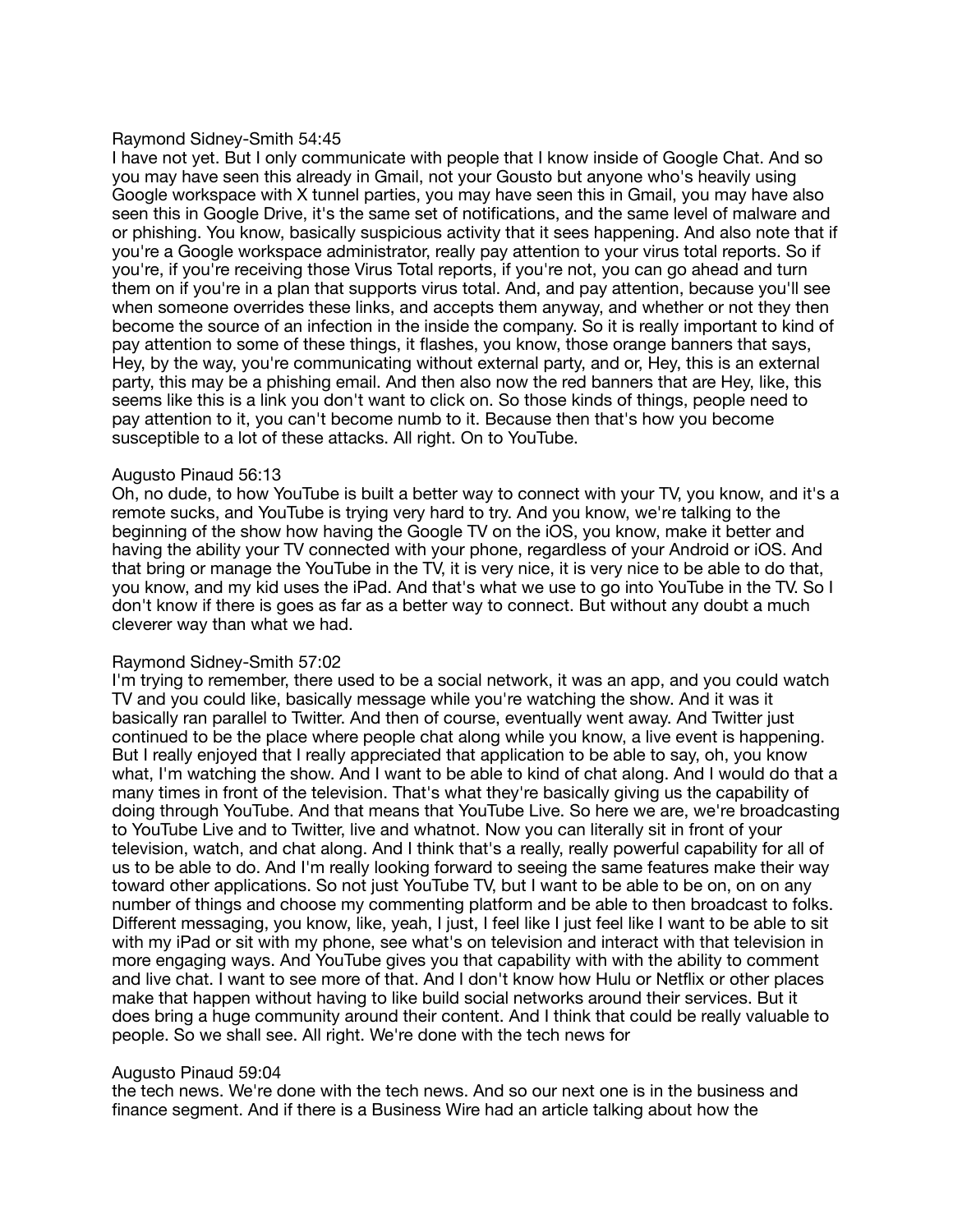worldwide personal development industry spected to reach 67 Billions by 2030. That is impressive. Impressive.

#### Raymond Sidney-Smith 59:25

Absolutely, absolutely. All right. With that news out of the way that takes us along to our featured story of the week, which is that Microsoft is putting out a new outlook

### Augusto Pinaud 59:43

I'm going to say that outlook, at least on iOS has improved significantly. I use Outlook for a couple of things. And I had a client or they everything do in Outlook so it's connected. I have the outlook in My iOS for them, and it has improved, really significantly used to. I live in Outlook for many years until I bought the first Mac. And I did not regret it not have Outlook anymore. Encourage that was worst. But that's another story. But what they have been done with Outlook, it's been done very well what they are promising to integrate together in this new Outlook Mail app, it makes sense. That's probably the app, we're next to teams where you spend the most time if you live on a Microsoft environment. So I think what they're announcing it's very, very interesting, and I'm very looking forward to see it coming to reality.

### Raymond Sidney-Smith 1:00:50

Yeah, so I'll be the bearer of bad news for some folks, which is that one outlook is coming with with, yeah, some nice features, I like the idea that you can drag email over to the sidebar, and create to dues and that kind of thing, there's some really nice features associated with it. Obviously, they're bringing loop, the loop framework, the fluid framework through loop into the interface, which means that you'll be able to have these dynamic elements. And therefore you can embed a, say calendar. And if the calendar were to change, then in the email, the calendar item would also update. So you could see the things in real time. I think that concept of looping and other pieces of the fluid framework making their way into into Outlook, which is probably the primary reason for them, re archetypically the entire outlook. That'll make sense. But that also means that you're chopping away at so many core productivity features. And so you're losing quick steps, you're losing all kinds of access to features that hardcore outlook users are going to really be frustrated by. So if you are one of those people, I would suggest you hold out on the one outlook for a very long time. Certainly, until we take note on the show that they have, they have brought back most of the core features. And you know that we as productivity, folks, you know, for me, you know, when I train folks on Outlook, I'm talking about how do we utilize all of the aspects of the Outlook experience, not just from an all in one productivity system perspective, which is email calendar tasks, and, and being able to bring those pieces together with contacts with people. But then, okay, let's, let's take that, beyond that and set up both our rules, so that we're capable of filtering and forwarding, email and manipulating email upon receipt, but also manually being able to choose what to do with things utilizing the signature functionality and quick steps. And so I'm hoping that Microsoft, you know, understands what a what a fundamental shift it is, for people to see this kind of interface change happen. And especially for folks who are on Mac, because this is very different than the Mac experience. For a lot of people, I know that they've they they've had turned on the option to go to like the new outlook for a long time. But that is not quite what from what I'm seeing is actually one Outlook or project monitoring. So I'm curious to see what they do in this next iteration to help migrate people over and really making this I mean, I'll say this, the the interface, the UX, and the UI, are really nice. Like it's fluid, the movements, things look like where they should be, right. And you can't say that about every piece of Outlook for Mac, Outlook for Windows is a little bit better. Although I find it to be a little rigid. In terms of its look, it just feels rigid. And it harkens back to that, you know, Metro look that they had going on there. But this is a lot softer. I like the softer feel to Outlook, especially if it's application got to look at all day long. And all those things. And I liked the graphics. I like the I like the pieces and the elements of what they put in, they've got. It's just it's nicely done. I really liked the design. But I'm really worried about the lack of features here in this first release. Now this is just a beta.